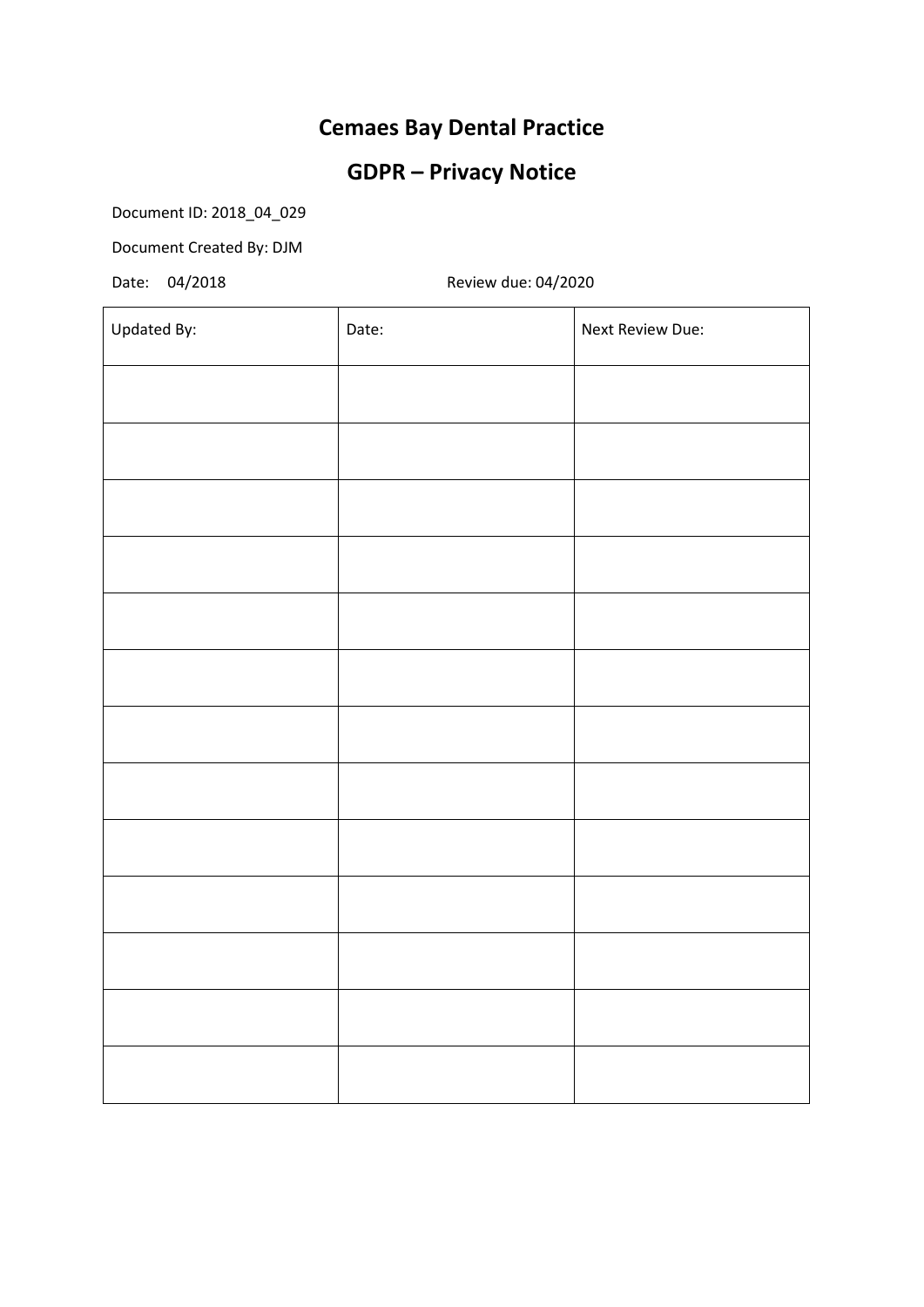# **Cemaes Bay Dental Practice**

# *Privacy Notice*

We are a Data Controller under the terms of the Data Protection Act 2017 and the requirements of the EU General Data Protection Regulation.

This **Privacy Notice** explains what Personal Data the practice holds, why we hold and process it, who we might share it with, and your rights and freedoms under the Law.

### **Types of Personal Data**

The practice holds personal data in the following categories:

- 1. Patient clinical and health data and correspondence.
- 2. Staff employment data.
- 3. Contractors' data.

#### **Why we process Personal Data (what is the "purpose")**

"Process" means we obtain, store, update and archive data.

- 1. Patient data is held for the purpose of providing patients with appropriate, high quality, safe and effective dental care and treatment.
- 2. Staff employment data is held in accordance with Employment, Taxation and Pensions law.
- 3. Contractors' data is held for the purpose of managing their contracts.

#### **What is the Lawful Basis for processing Personal Data?**

The Law says we must tell you this:

- 1. We hold patients' data because it is in our **Legitimate Interest** to do so. Without holding the data we cannot work effectively.
- 2. We hold data on NHS care and treatment as it is a **Public Task** required by law.
- 3. We hold staff employment data because it is a **Legal Obligation** for us to do so.
- 4. We hold contractors' data because it is needed to **Fulfil a Contract** with us.

#### **Who might we share your data with?**

We only share data if it is shared securely and it is necessary for us to do so. Data released is limited to the minimum necessary to fulfil the purpose for which the data is being shared. We do not sell, disclose or use patient data for marketing purposes unless express permission is obtained from the individual concerned.

- 1. Patient data may be shared with other healthcare professionals who need to be involved in your care (for example if we refer you to a specialist or need laboratory work undertaken).
- 2. Patient data may be shared with organisations to allow the administration of practice payment and insurance schemes and our NHS contract.
- 3. Employment data will be shared with government agencies such as HMRC.